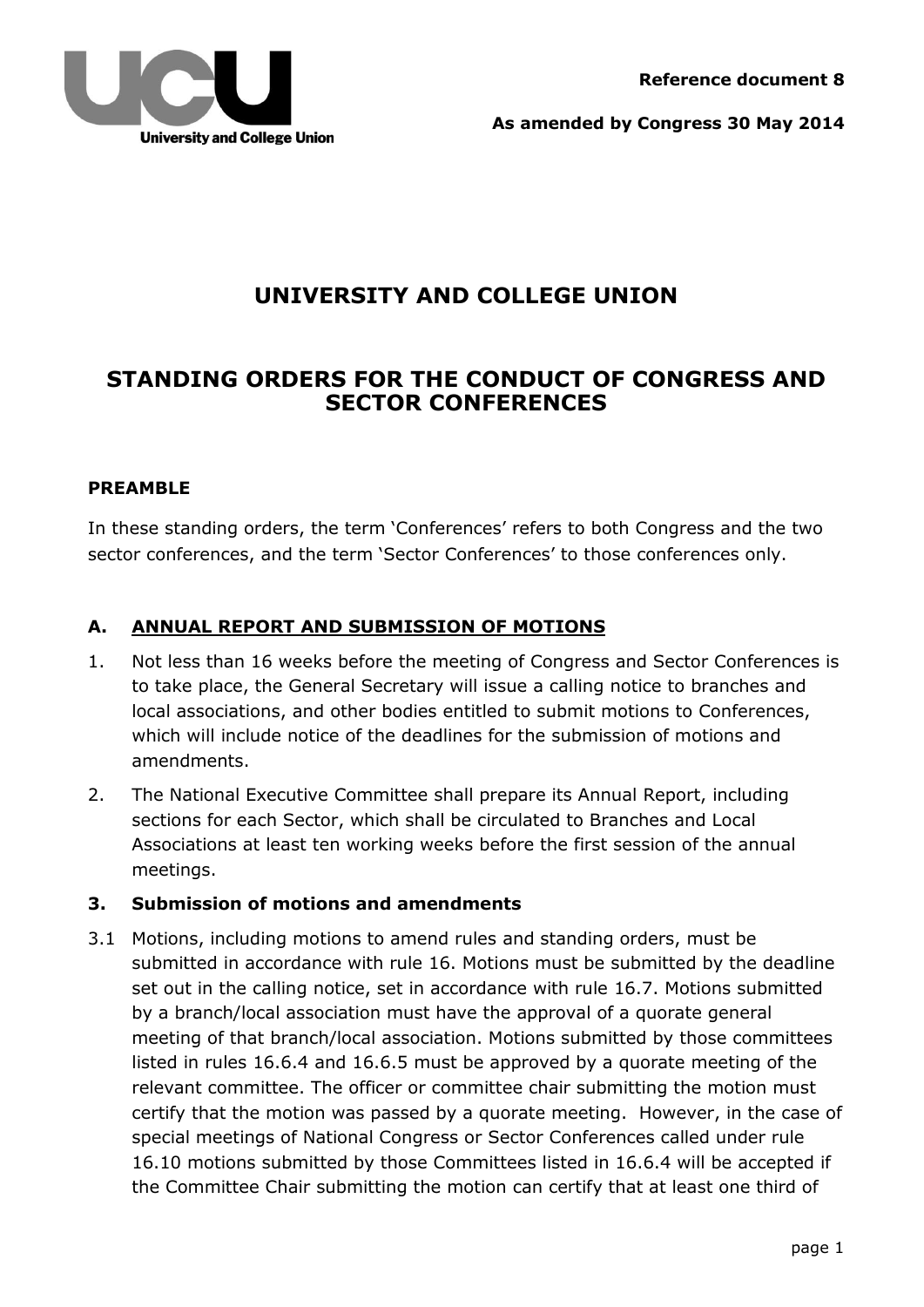the voting representatives have expressed an opinion and a that a majority of those expressing an opinion are in favour of the motion.

- 3.2 Where a branch/local association general meeting called for the purpose of approving motions for submission to Congress or Sector Conference is not quorate, a quorate meeting of the branch/local association committee may approve these motions for submission, or may approve an alternative means of ascertaining the views of members in order to approve such motions. In these circumstances, the motions and the committee's decisions must be circulated to all members of the branch/local association. The officer submitting the motions must certify the way in which the motions were approved.
- 3.3 Amendments to motions must be submitted in accordance with rule 16. Amendments must be submitted by the deadline set out in the calling notice, set in accordance with rule 16.7. Amendments submitted by branches/ local associations must be approved by same means as motions in 3.1 and 3.2 above, or by a quorate meeting of a branch/local association committee. Amendments submitted by those committees listed in rules 16.6.4 and 16.6.5 must be approved by a quorate meeting of the relevant committee. The officer or committee chair submitting the amendment must certify the way in which the amendment was approved. However, in the case of special meetings of National Congress or Sector Conferences called under rule 16.10 amendments submitted by those Committees listed in 16.6.4 will be accepted if the Committee Chair submitting the amendment can certify that at least one third of the voting representatives have expressed an opinion and that a majority of those expressing an opinion are in favour of the amendment.
	- 4. It shall be in order for motions from national bodies to take the form 'That Conference endorse the contents of Document XXXX'
	- 5. Motions must be no longer than 150 words, not including titles: in order to facilitate the ordering of business, submitting bodies may include titles to motions of not more than 10 words. Amendments must be no longer than 75 words, not counting rubrics or words to be deleted. There shall be no word limits for motions to amend the rules or amendments thereto.
	- 6. As far as is practicable, provisional order papers setting out motions and proposals to alter Rules and amendments to be considered by Conferences shall be sent to Conference delegates, Regional Secretaries and the relevant Branch Secretaries not later than two working weeks before the first session of the annual meetings.
	- 7. It shall be within the discretion of the Chair of the relevant Conference, on the advice of the Congress Business Committee as appropriate, to accept motions or amendments which were submitted by the due date but failed to be included in the published documentation.
	- 8. Each section of the Annual Report shall be moved by a member of the NEC who shall speak for not longer than 5 minutes. In moving sections of the Annual Report, speakers may briefly update Congress on developments since the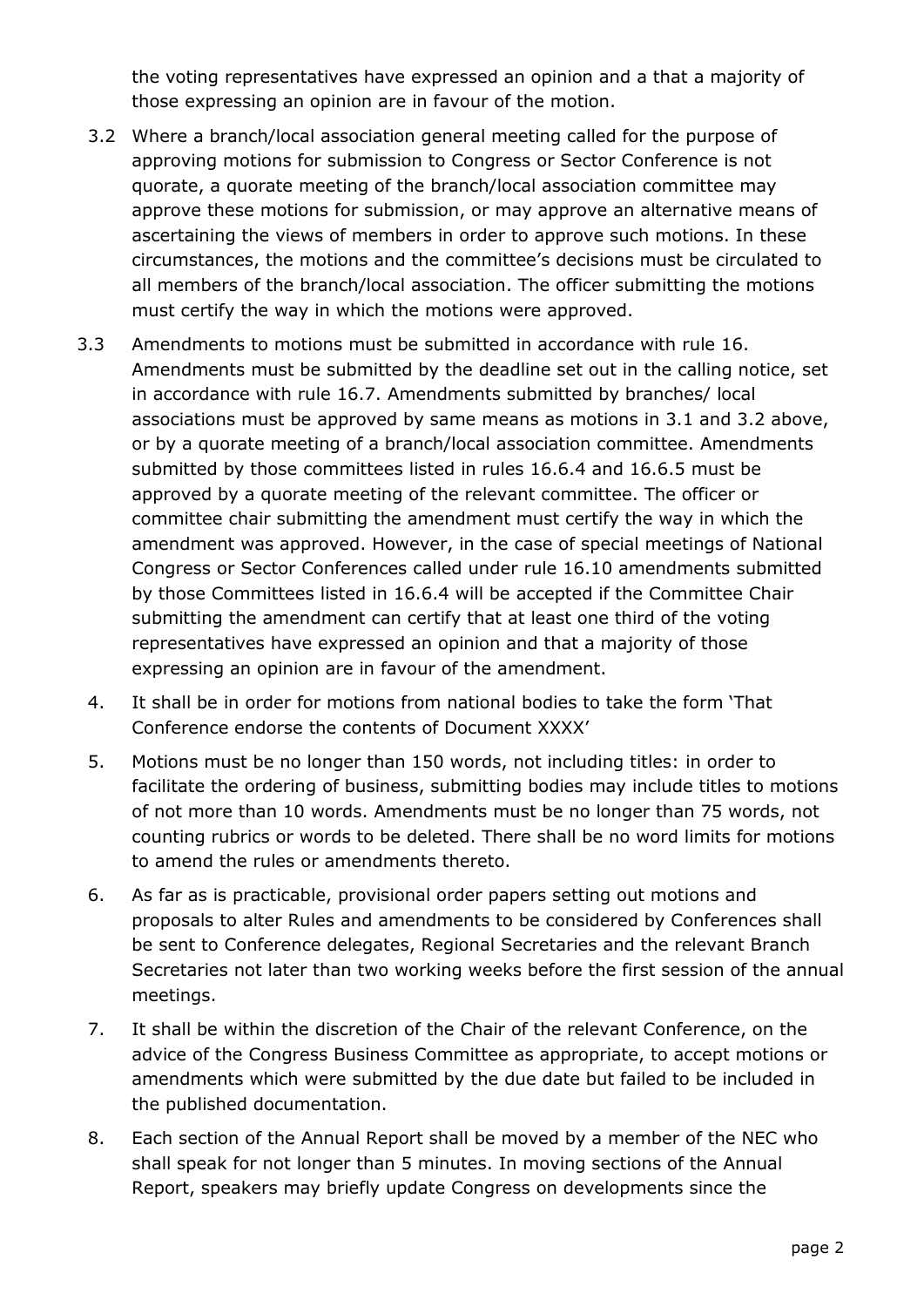preparation of the Annual Report. Speeches moving sections of the Annual Report shall be seconded formally.

- 9. Proposals with respect to changes to the Rules shall be accompanied by a statement of the purpose of the proposal.
- 10. Motions submitted after the deadline for the submission of motions, which are urgent, timely and require a decision of Congress, and could not have been submitted in accordance with the timetable, but would otherwise have been appropriate business for the annual meetings of Congress or the sector conferences, may be taken as business by the relevant Conference passing a motion to do so by a two-thirds majority of those voting. Proposals to move such motions must be notified to the Congress Business Committee by a time prior to the commencement of that Conference specified by Congress Business Committee for that purpose, and the Committee will make a recommendation on the handling of them in its report to Congress.
- 11. After the start of Congress, the Chair is responsible for the business of Congress, subject to the advice of Congress Business Committee.
- 12. Emergency motions on matters which could not have been submitted other than during the course of Congress may be accepted for consideration if submitted to Congress Business Committee in the name of at least 10 delegations; Congress Business Committee shall make a recommendation on acceptance for debate to the Chair, who shall put the recommendation to Congress, acceptance to be by a two-thirds majority vote.
- 13. No motion or other business that does not appear on the agenda or arise directly there from shall be brought before the Conference.
- 14. The proposers of any uncomposited motion or amendment, or in the case of a composite motion all parties to the composite, may, with the agreement of all parties, withdraw it at any point up to ten working days prior to the opening of the Congress. Thereafter they may seek permission of Congress to withdraw it at any subsequent point prior to the Session at which the motion or amendment is to be moved. Such a subsequent request shall be communicated to Congress Business Committee which shall report it to Congress; the motion may also be withdrawn during the session at which it is to be moved. In either case, the decision is by a simple majority of those delegates present and voting.
- 15. The structure of the Annual Report shall be used as a guide to the ordering of Congress business.

# **B. CONDUCT OF CONGRESS AND CONFERENCE BUSINESS THE CHAIR OF CONFERENCES**

16. The President shall take the Chair at National Congress. If the President is unavailable the Chair shall be taken by the Vice President, if available, or by the Immediate Past President. In the event that none of these Officers are available a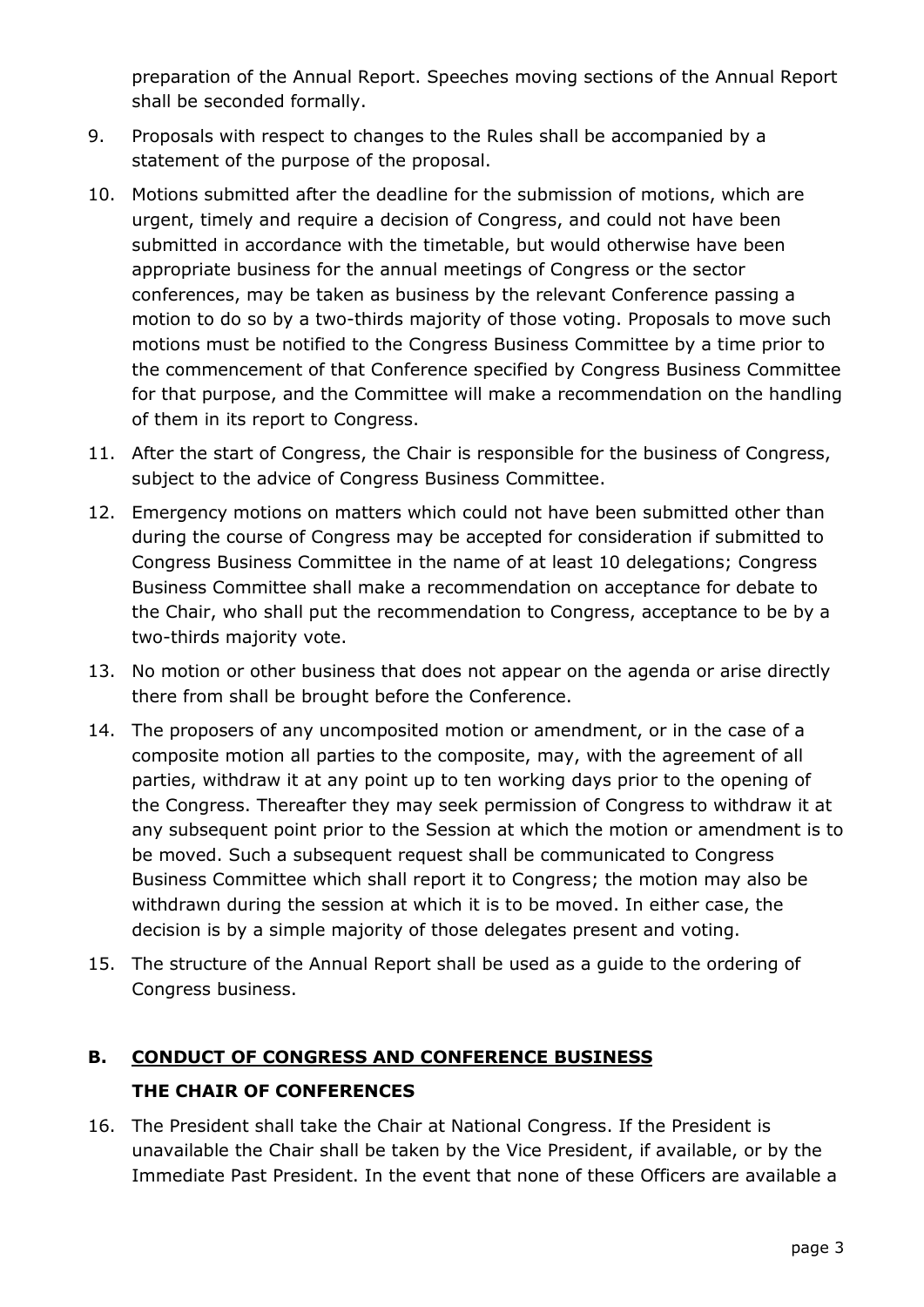person shall be appointed by Conference to take the Chair until one becomes available.

- 17. The Vice President elected for each Sector shall chair the relevant Sector Conference. In the event that the Vice President is not available a person shall be appointed by that Sector Conference to take the Chair.
- 18. The quorum for National Congress shall be 150 members, and quotas for Sector Conferences shall be a fraction of 150 members proportionate to the membership of each sector (subject to rounding up to the nearest whole number).
- 19. The mover of a motion or of a section of the Annual Report, shall be allowed five minutes and all succeeding speakers shall be allowed three minutes, unless shorter periods are determined by a simple majority in a vote of Congress.
- 20. Speakers shall introduce themselves by name and the body on behalf of which they are speaking, and address themselves to the Chair.
- 21. No member shall speak more than once on the same motion or amendment except that the mover of the motion shall have a single right of reply before the vote is taken on motions and amendments within that debate. This single right of reply may be exercised at any time during the debate.
- 22. Congress Business Committee shall advise the Chair, who will advise Congress/the relevant sector conference on the consequential effects on passing an amendment on subsequent amendments, and may also advise that the debate on all the amendments to a motion be taken together if this facilitates debate. The Chair may also take a motion or amendment in parts for the purpose of voting, or take related motions and/or amendments in a group, in a single debate.
- 23. At any time a member of Conference who has not hitherto spoken in the debate may move that the motion or amendment under discussion be remitted to the National Executive Committee. The mover of the motion to remit shall have the right to speak to move it. Only one speech against the proposal to remit shall be permitted.
- 24. A proposal to remit a motion or amendment shall be taken as a procedural motion, but shall be taken as the first vote on the conclusion of the debate on the motion concerned, following immediately after the right of reply is exercised. Remission of a motion requires the body to which it is remitted to report on the motion to the next Congress or sector conference.
- 25. When the Chair indicates a wish to speak all members of a Conference shall resume their seats and remain silent.
- 26. The Chair shall decide points of order. Any decision on a point of order may be challenged by a member of a Conference moving the motion "That the ruling be not upheld". If such a motion is moved the person whose ruling has been challenged shall hand over the Chair which shall be occupied in accordance with Standing Order 16 or 17 until the motion is carried or defeated. There shall be only one speech for the motion and one against, after which the person whose ruling has been challenged shall be given the opportunity to make a statement before the question is put. The decision not to uphold the Chair's ruling shall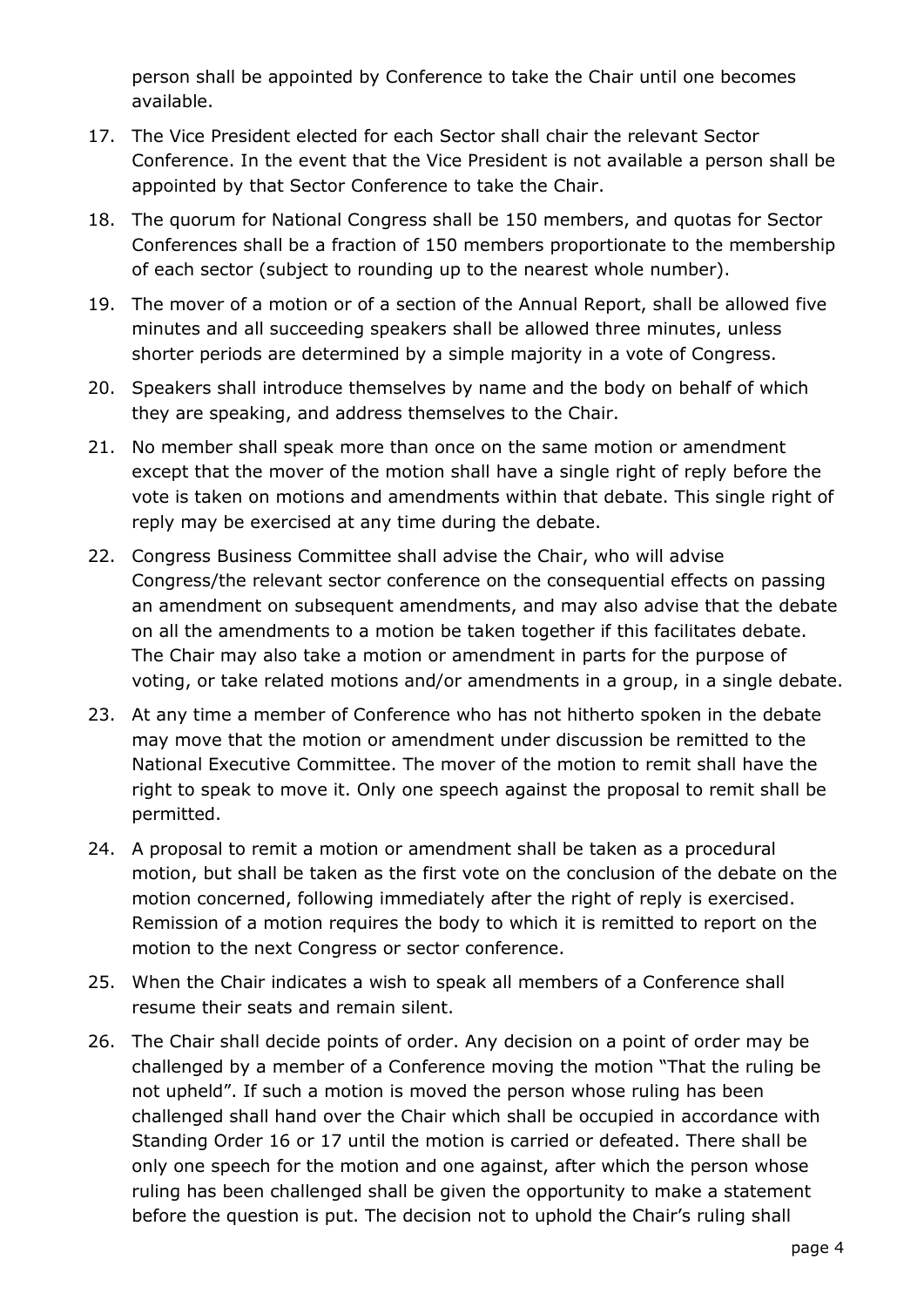require a simple majority of the delegates present and voting in the Conference concerned.

- 27. A proposal to refer back a paragraph or part of a paragraph of the Annual Report shall be dealt with for the purposes of debate as an amendment not requiring notice, and shall be taken immediately before the vote to accept that section of the Annual Report.
- 28. At the end of the consideration of each section of the Annual Report, adoption of that complete section (as amended) shall be put formally to the vote.
- 29. Any procedural motion which is not provided for in these Standing Orders shall not be in order.

### **Procedural motions**

30. Subject to the discretion of the Chair, who shall consider whether there has been a sufficient and balanced debate, a member of a Conference who has not previously spoken in that debate may propose that the debate be closed by moving formally "That the question be now put". If formally seconded, such a motion shall be put to Conference without debate. No speech may be interrupted for the purpose of proposing such a motion.

Subject to the discretion of the Chair, who shall consider whether the debate has gone on for a reasonable period, any member of a Conference may propose that the debate be closed by moving formally "That the meeting proceeds to the next business", which shall have the effect of closing the current debate without further speeches or a vote, and moving on to the next substantive item of business. It is for the Chair to determine what constitutes the next item of business.

After any amendment has been put, a motion "That the main question be now considered" may be moved and put to the meeting without debate. Otherwise all amendments shall be disposed of and the Chair shall decide whether debate on the main motion is necessary and when the time has come when the main motion may fairly be put.

- 31. Questions on specific items in the Annual Report or Financial Report or other Reports circulated prior to the Conference shall be submitted in writing to the General Secretary or nominated official before the opening of the First Public Session of Congress or a Sector Conference respectively. Questions on Reports circulated during the Conference shall be submitted in writing to the General Secretary or nominated official as appropriate prior to the commencement of the Session of Conference at which the question is to be answered. Questions on matters of the Order of Business only must relate to the business being (or about to be) transacted and must be submitted in writing to the Chair.
- 32. In the event of an inconsistency between any adopted paragraph of the Annual Report and a motion duly carried by a Conference within whose remit the matter falls, the motion shall take precedence.
- 33. In the event of grave disorder the Chair may suspend a session for a period not exceeding 30 minutes. Any subsequent decision to suspend Conference during the same session shall be open to challenge in accordance with Standing Order 26.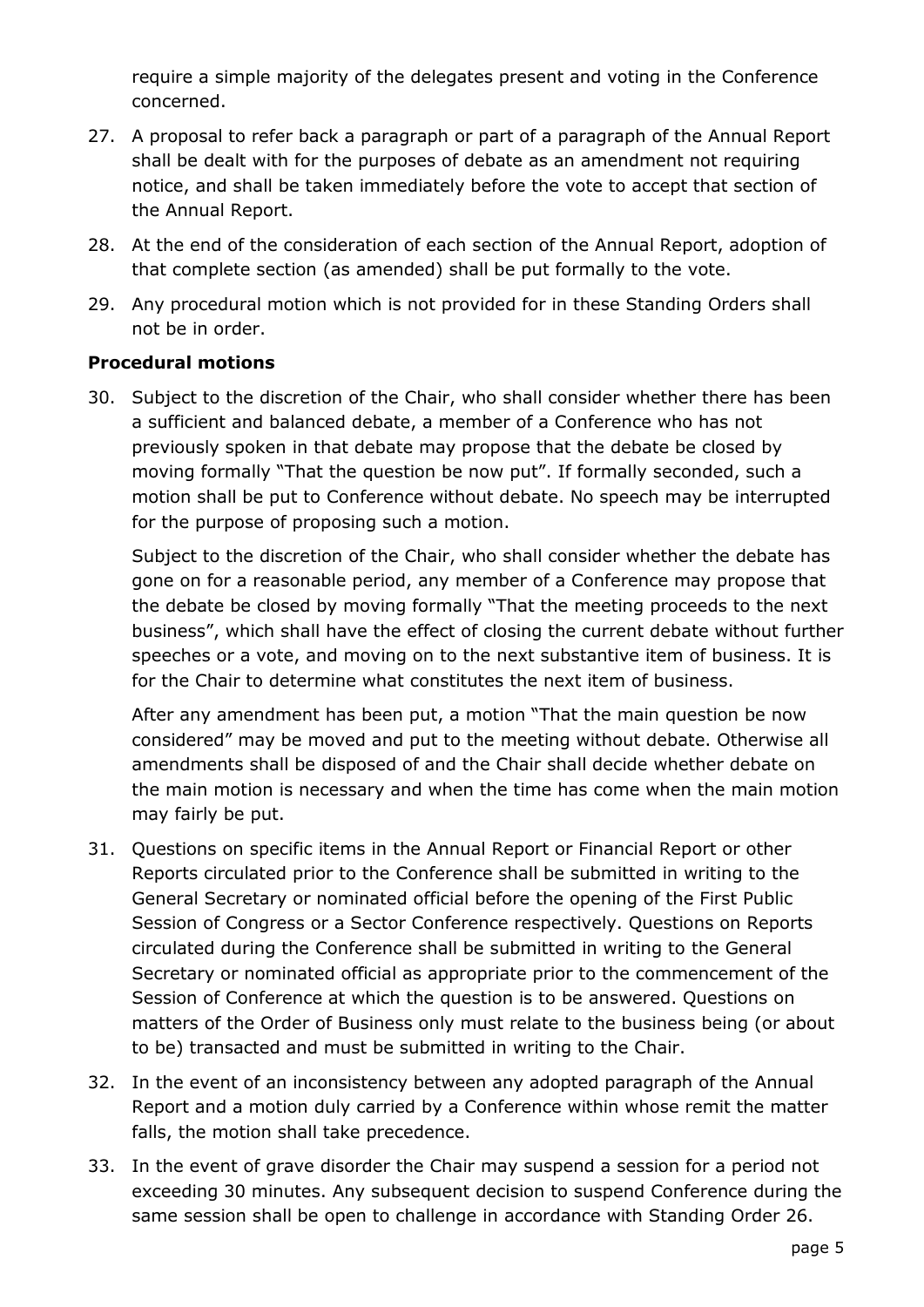- 34. It shall not be in order for any participant on the floor of, or addressing, Conference, to utter or display offensive language (including discriminatory language) or criticisms of individual Union employees or individual members who have no right to address Conference and complaints against whom should be pursued through properly established procedures. In the event that any of these occur, the Chair shall immediately ask the participant to withdraw the remarks and apologise to the Conference and the individual(s) concerned. If the participant refuses to do this, or persists thereafter, the Chair shall exclude that individual (or individuals) from the rest of the Conference proceedings.
- 35. Decisions on the circulation of any material within the Congress or conference halls shall be the responsibility of the Chair, who shall ensure that guidance is issued to delegates prior to the commencement of Congress.
- 36. Only members of a Conference, members of Congress Business Committee, Trustees, observers who are members of the Union and Union employees may be admitted to a Private Session.
- 37. It shall not be in order for any participant to smoke in the hall where any Conference meets or in the offices and public spaces adjacent to the hall which are used by UCU for the business activities associated with any Conference.

### **C. VOTING PROCEDURES**

- 38. Voting shall normally be by a show of voting cards. A count shall be taken either at the discretion of the Chair or if one-third or more members of that Conference who are present hold up their voting cards.
- 39. Before a count employing tellers is taken, the doors of the Conference Hall shall be closed and delegates shall remain in their seats. Once the Chair has ordered that the doors shall be closed, no one shall be admitted until the count is complete.
- 40. The result of the vote shall be given to the person in the Chair who shall declare it.
- 41. In the event of an equality of votes the Chair will declare the proposition 'not carried'.
- 42. An abstention does not count as a vote when calculating a two-thirds majority.

### **D. Special meetings of Conferences**

- 43. The notice of a special meeting of a Congress or sector conference shall be circulated to Branches and Regions at least three working weeks before the date of the meeting, as provided in rule 16.10. This notice shall include the intended business of the special meeting which may include a motion or motions, and only that business shall be transacted.
- 44. The notice of a special meeting of a Congress or sector conference shall include a timetable for the submission of motions and amendments in respect of convened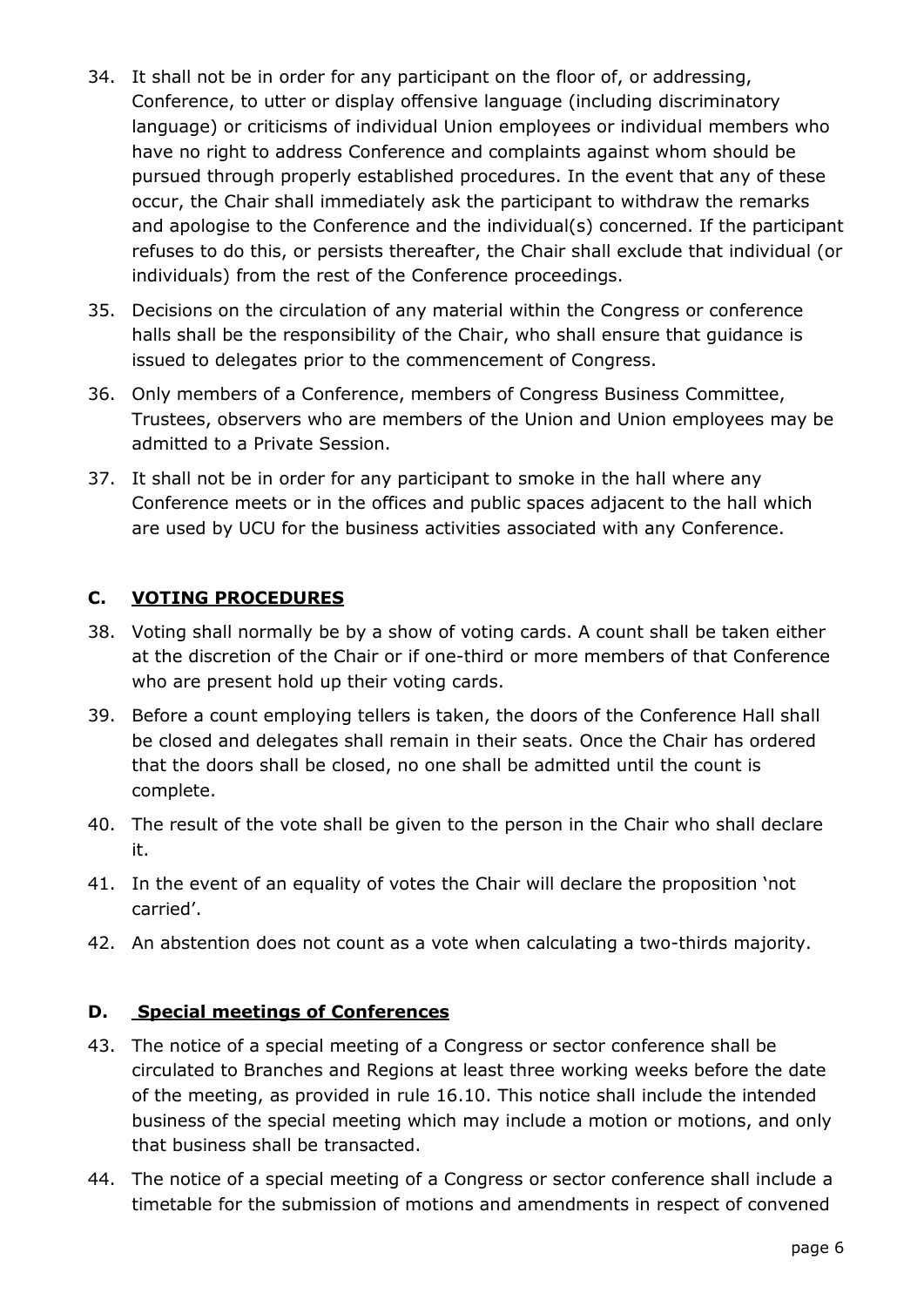meetings under rule 16.10, and amendments to the motion in respect of requisitioned meetings.

45. No motion or other business that does not appear on the agenda or arise directly therefrom shall be brought before the Congress/sector conference.

## **E. Terms of reference of the Congress Business Committee**

- 46. The transaction of all Conference business shall be planned by the Congress Business Committee, who shall be responsible for circulating the motions and amendments for Congress and sector conferences (rule 16.9); Congress Business Committee shall be responsible for making recommendations to each Conference about the conduct of the annual meetings, in particular the ordering of business and the acceptance of emergency motions onto the agenda of the Conferences.
- 47. For a meeting of Congress Business Committee, the quorum shall be five. For a meeting of a sectoral sub-group of CBC, in respect of annual or special sector conference meetings, the quorum shall be two.
- 48. The President and President elect shall be invited to attend, but will have no vote at, meetings of the Congress Business Committee, and the Chairs of the Sector Conferences shall be invited to attend, but will have no vote at, meetings of the sector sub-committees of the Committee.
- 49. The Congress Business Committee shall be reconstituted for the coming UCU year, immediately after the closure of Congress. The Committee shall elect its own chair and vice chair annually, and they shall be from different sectors. The Congress Business Committee shall meet as soon as is practicable after the deadline for the submission of motions. At this meeting, and at subsequent meetings as necessary, Congress Business Committee shall determine its recommendations on:
	- i which motions are appropriate to each conference;
	- ii which motions and amendments are not appropriate for debate, for example because they are out of order because they are in conflict with the objects of the union; or because motions criticise individual employees, or on legal advice provided to the committee, that they are deemed to be defamatory and therefore may not be published.
	- iii whether any motions received after the deadline for receipt of motions are urgent, timely and require a decision of Congress or Conference.
	- iv whether any amendments submitted are out of order because they would materially change the policy of the motion.
	- v whether any motions and amendments received should be composited, and on the text of the composites.
	- vi in consultation with the General Secretary and Chair, which motions and amendments shall be discussed in private session.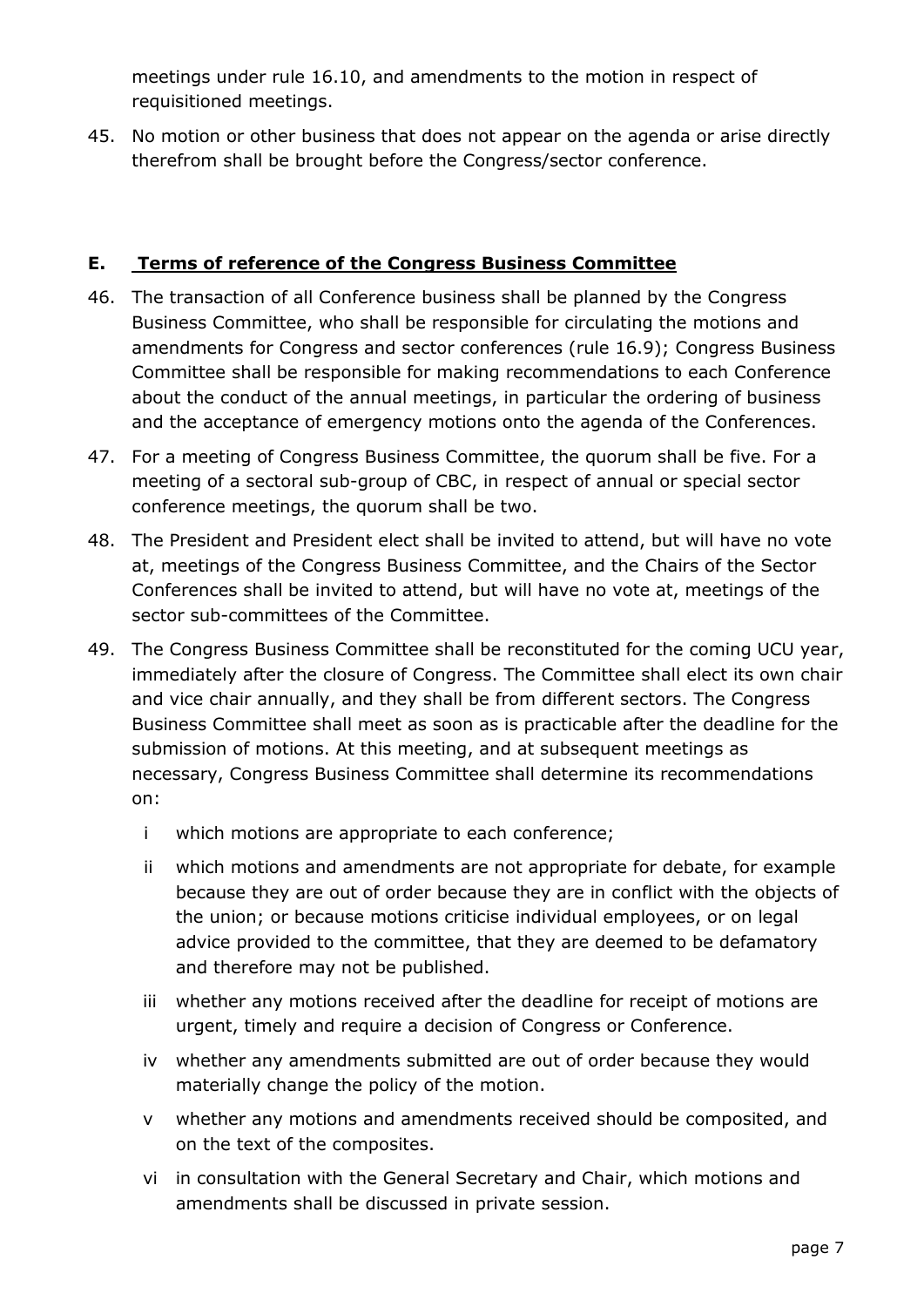- vii whether any motion should be re-drafted to form an amendment to another motion, and if so, to do any necessary re-drafting.
- viii the grouping of motions under paragraph headings within appropriate sections of the Annual Report.

These recommendations will form the Congress Business Committee's first and subsequent reports, which will be published as soon as practicable after the committee's first meeting.

- 50. The Congress Business Committee will meet as soon as practicable after the deadline for the submission of amendments. At this meeting the Committee will decide on the order of motions and amendments and arrange for the circulation thereof.
- 51. Congress Business Committee is authorised, if a majority of its members agree, to subdivide its membership in order to deal more effectively with Sector Conference business.
- 52. In so far as is practicable, Congress Business Committee shall have the same functions in respect of special meetings of Conferences as in the case of the annual meeting. In particular, Congress Business Committee shall be consulted about the arrangements for submitting amendments, and at its discretion, shall consult representatives of the submitting bodies concerned, on any compositing of such amendments, and shall make recommendations on the conduct of the business of these Conferences.

## **F. PROCEDURES FOR ELECTIONS HELD AT CONGRESS ELECTION OF CONGRESS BUSINESS COMMITTEE**

- 53. At each Congress, sector conferences shall each elect two members of the Congress Business Committee who must be members of the relevant sector, to serve for two year terms.
- 54. NEC members may be elected to the Congress Business Committee provided that, following the close of Congress, this will result in there being not more than two NEC members in each sector serving on the Congress Business Committee.
- 55. A call for nominations for two members of the Congress Business Committee to be elected by each of the Sector Conferences shall be made in the calling notice of Congress. Nominations shall be submitted to the General Secretary no less than 7 days before the start of Congress.
- 56. In the event that nominations do not exceed the number to be elected in any category, those duly nominated shall be declared elected by the Chair subject to standing order 54.
- 57. In the event of an insufficient number of nominations being received, no less than 7 days before the start of Congress, nominations for the remaining places on the committee will be re-opened, to be submitted during the meeting of Congress and the Sector Conferences, by a deadline announced by the Chair of Congress, which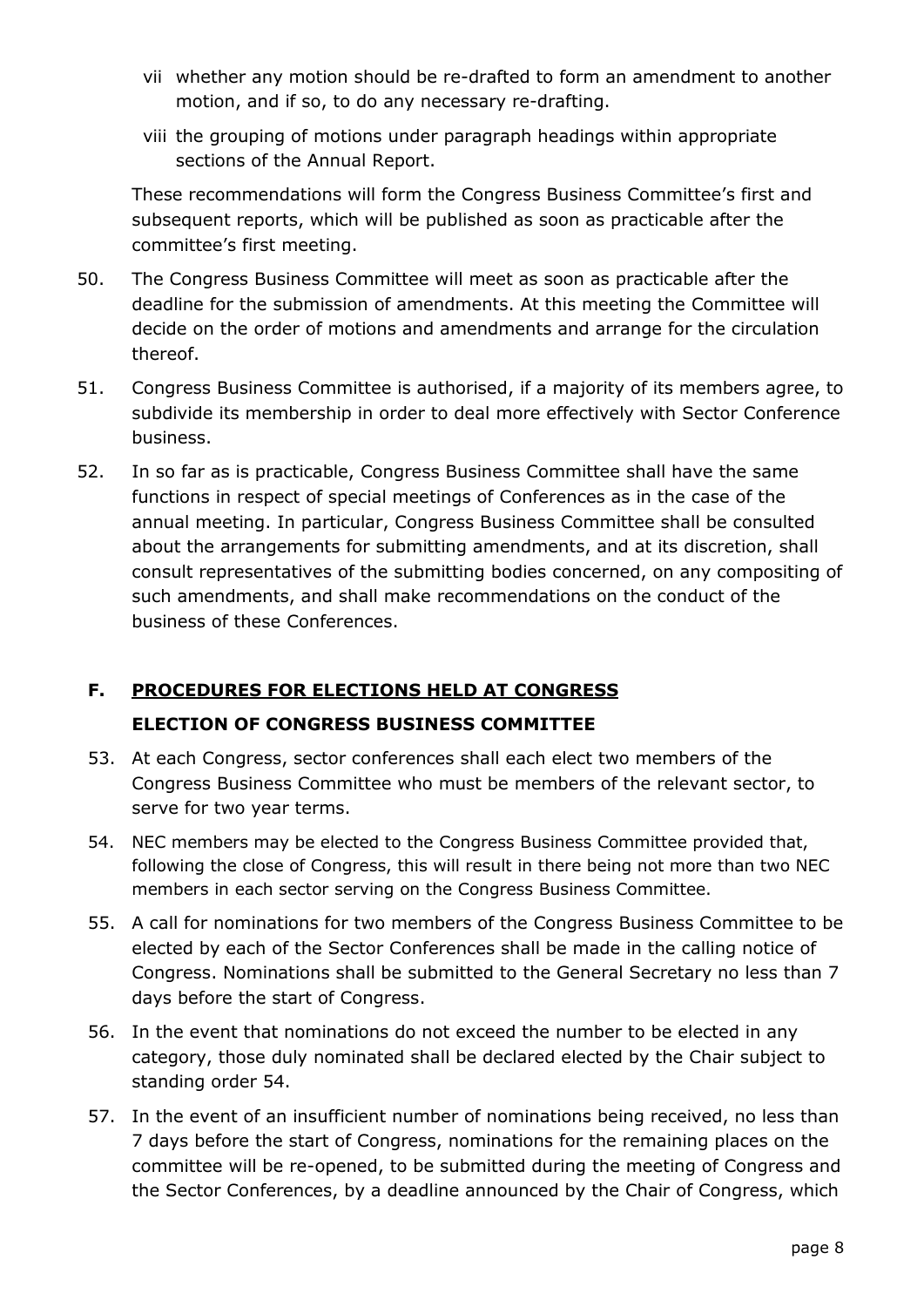will not be earlier than the morning of the second day of Congress and the Sector Conferences.

- 58. In the event that nominations received by the deadline for re-opened nominations announced by the Chair does not exceed the number of remaining vacancies, those duly nominated shall be declared elected by the Chair, subject to standing order 54.
- 59. In the event that nominations received not less than seven days before the start of Congress, or, if applicable, nominations made on the re-opening of nominations at Congress, exceed the number of persons to be elected in any category, a ballot shall be conducted in accordance with a timetable determined by Congress Business Committee such that the result can be announced before the end of the Congress meeting. The elections shall be by single transferable vote.
- 60. In the event of a casual vacancy arising, the Congress Business Committee may coopt a member from the appropriate sector, to serve until the close of the next meeting of Congress. Members who stood in the most recent ballot to elect CBC members from that sector will be approached for co-option onto the committee, the member who received the most support in the ballot being approached first. In the event that the vacancy cannot be filled from these candidates, or where there are no such candidates, another eligible member may be co-opted. All co-options will be reported to Congress. Where a casual vacancy arises before the start of the Congress meeting at the end of the first year of a two-year term, the second year of the casual vacancy will be filled using the election process set out in standing orders 57-59.'

## **G. SUSPENSION AND AMENDMENT OF STANDING ORDERS**

61. Any Standing Order may be suspended at a meeting of a Congress/sector conference without prior notice provided that this shall not have the effect of suspending the effect of any Rule. Such suspension shall relate to the conduct of a session, a part of a session, an item of business, or the time and date of the next session. A motion to suspend a specified Standing Order or Orders must be supported by at least two-thirds of the members of the relevant Conference present and voting.

## **H. INTERPRETATION OF THESE STANDING ORDERS**

- 62. All references to the Chair in these Standing Orders are to the person occupying the Chair at the relevant time.
- 63. All references to Branches or Local Associations shall be taken to mean all Branches or Local Associations in the case of Congress, and Branches or Local Associations allocated to the relevant sector in the case of Sector Conferences.
- 64. These standing orders cannot be interpreted in ways contrary to the rules, and in any conflict between them, the rules take precedence over these standing orders.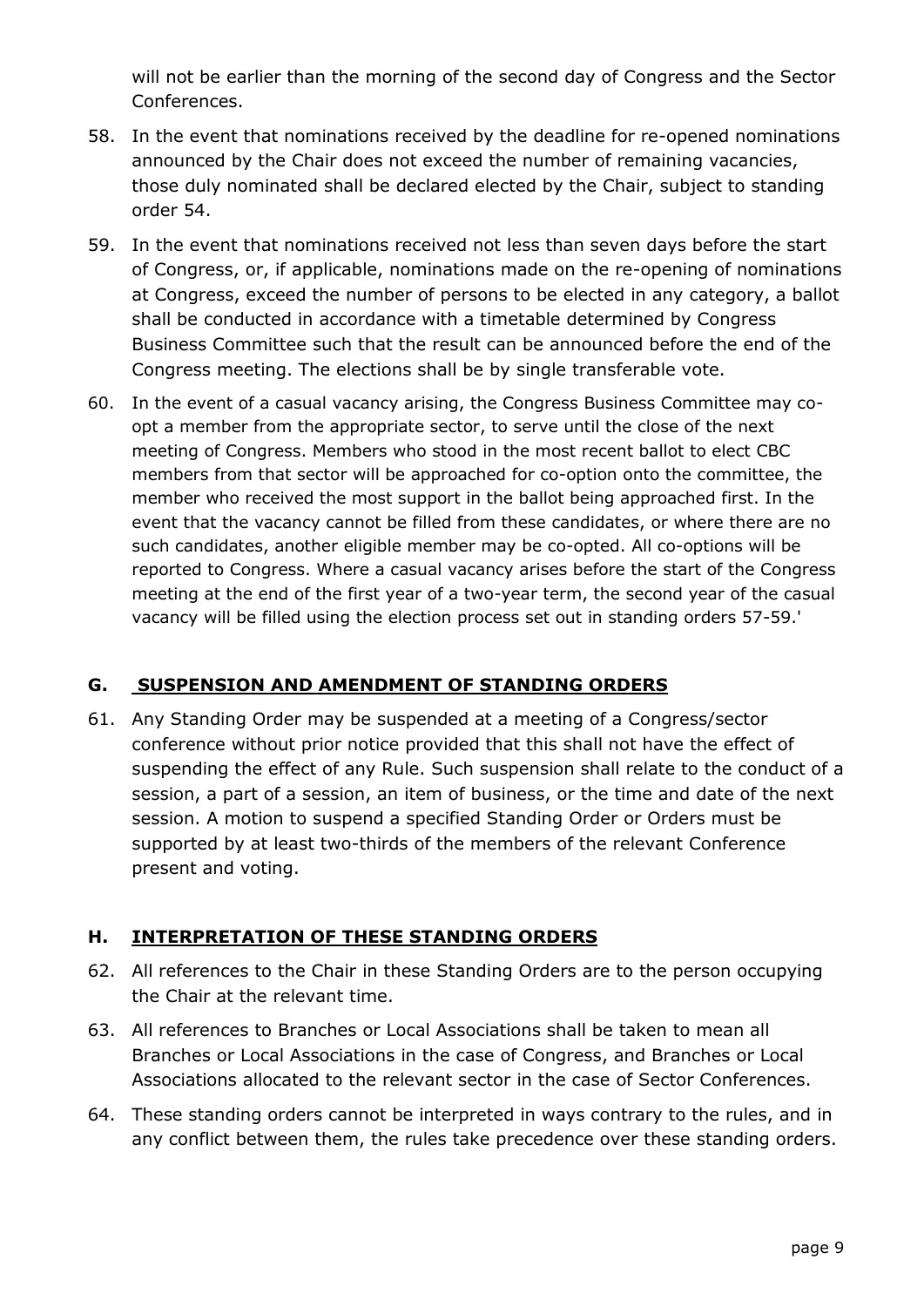## **I. ORDER OF BUSINESS FOR CONGRESS**

65. The order of business for Congress shall normally be as follows (provided that this order may be varied to allow invited guests to address Congress as timed business):

### **A. First Public Session**

- 1 Welcome
- 2 Presidential address
- 3 Adoption of Report of Congress Business Committee (which shall include proposals for Tellers and Scrutineers)
- 4 Adoption of Minutes of last annual and any subsequent special meetings
- 5 Consideration of Annual Report and Motions and amendments thereto

#### **B. Subsequent Public Sessions (except Final Public Session)**

- 1 Adoption of Report of Congress Business Committee
- 2 Consideration of Annual Report and Motions and amendments thereto (as recommended by Congress Business Committee and agreed by Congress)

#### **C. Private Session(s)**

- 1 Adoption of Report of Congress Business Committee
- 2 Adoption of Annual Financial Statements and Auditors' Report
- 3 Appointment of Auditors
- 4 Proposals to amend Rules
- 5 Consideration of appropriate Sections of the Annual Report and Motions and amendments (as recommended by Congress Business Committee and agreed by Congress)

#### **D. Final Public Session**

- 1 Adoption of Report of Congress Business Committee
- 2 Consideration of Annual Report and Motions and amendments (as recommended by Congress Business Committee and agreed by Congress)
- 3 Introduction of new President
- 66. The order of business for Sector Conferences shall normally be as follows (provided that this order varied to allow invited guests to Conference as timed business):